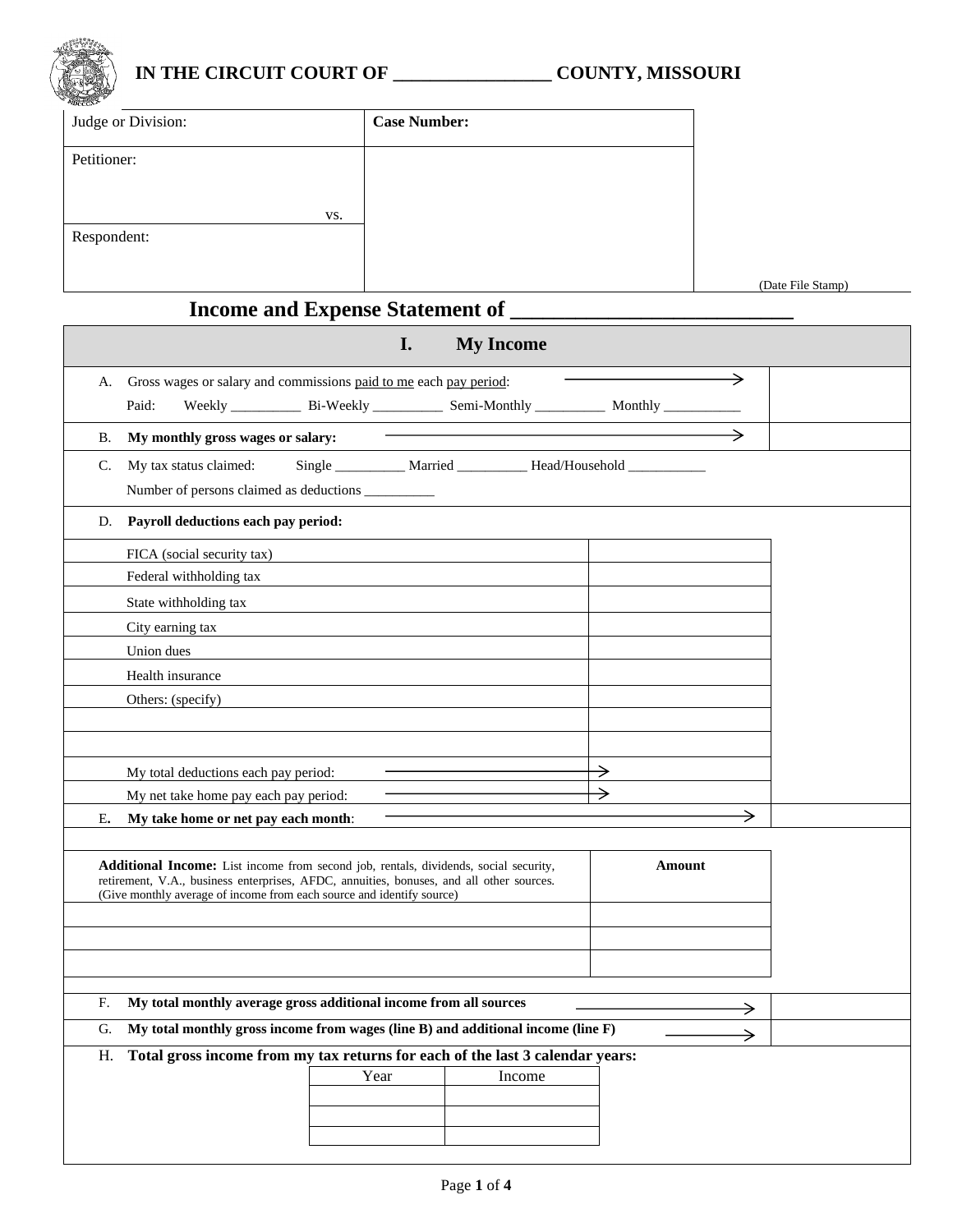#### **II. My Spouse's Current Estimated Monthly Gross Income**

| $\sim$<br>___<br>$\sim$ |        |
|-------------------------|--------|
| Source                  | Amount |
|                         |        |
|                         |        |
|                         |        |
|                         |        |
| <b>Total</b>            |        |
|                         |        |

### **III. My Anticipated Expenses (Monthly Average – Itemize)**

|           | $\mathbf{m}_i$ and patch expenses $(\mathbf{m}_i, \mathbf{m}_j)$ average attenue $(\mathbf{m}_i, \mathbf{m}_j)$ |   |   |
|-----------|-----------------------------------------------------------------------------------------------------------------|---|---|
| А.        | Rent or mortgage payments (include home association dues)                                                       |   |   |
| <b>B.</b> | Maintenance & repairs of residence                                                                              |   |   |
| C.        | Utilities                                                                                                       |   |   |
|           | Gas<br>1.                                                                                                       |   |   |
|           | 2.<br>Water                                                                                                     |   |   |
|           | 3.<br>Electricity                                                                                               |   |   |
|           | Telephone<br>4.                                                                                                 |   |   |
|           | <b>Trash Service</b><br>5.                                                                                      |   |   |
|           | Other<br>6.                                                                                                     |   |   |
|           | <b>Total Utility Expense</b>                                                                                    |   | ⋟ |
|           |                                                                                                                 |   |   |
|           | D. Autombiles                                                                                                   |   |   |
|           | Gas and oil<br>1.                                                                                               |   |   |
|           | 2.<br>Maintenance                                                                                               |   |   |
|           | 3.<br>Tax and license                                                                                           |   |   |
|           | 4.<br>Payment of Loan                                                                                           |   |   |
|           | 5.<br>Other<br><b>Total Automobile Expense</b>                                                                  |   |   |
|           |                                                                                                                 |   | ⋗ |
| Ε.        | Insurance                                                                                                       |   |   |
|           | Life<br>1.                                                                                                      |   |   |
|           | 2.<br>Health, accident & dental                                                                                 |   |   |
|           | 3.<br>Disability                                                                                                |   |   |
|           | 4.<br>Homeowners (if not in mortgage payment)                                                                   |   |   |
|           | 5.<br>Automobile                                                                                                |   |   |
|           | Other<br>6.                                                                                                     |   |   |
|           | <b>Total Insurance Expense</b>                                                                                  | → |   |
| F.        | Taxes                                                                                                           |   |   |
|           | Real estate (if not in mortgage payment)<br>1.                                                                  |   |   |
|           | 2.<br>Personal property                                                                                         |   |   |
|           | 3.<br>Automobile                                                                                                |   |   |
|           | $\overline{4}$ .<br>Other                                                                                       |   |   |
|           | <b>Total Tax Expense</b>                                                                                        |   |   |
|           |                                                                                                                 |   |   |
|           |                                                                                                                 |   |   |
| G.        | Payments I make on debts                                                                                        |   |   |
| H.        | Child support I pay to others for children not in my custody and not involved in this proceeding                |   |   |
| I.        | Maintenance or alimony paid by me to persons other than my current spouse                                       |   |   |
| J.        | Church and charitable contributions                                                                             |   |   |
|           |                                                                                                                 |   |   |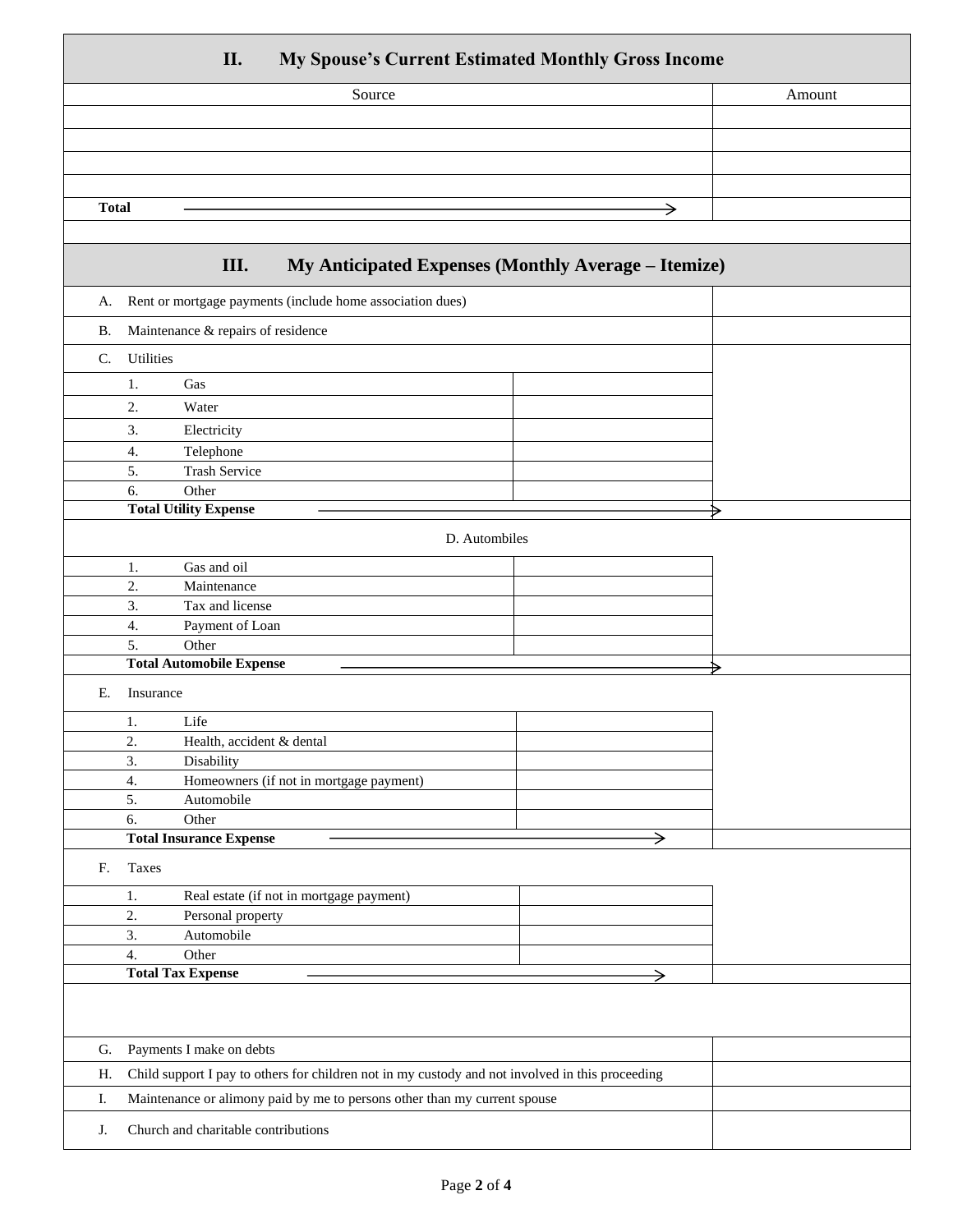| K.<br>Other Living Expenses                                               | Mine | Children in my<br>Custody | Children in Spouse's<br>Custody | Children in Joint<br>Custody |  |
|---------------------------------------------------------------------------|------|---------------------------|---------------------------------|------------------------------|--|
| Food<br>1.                                                                |      |                           |                                 |                              |  |
| $\overline{2}$ .<br>Clothing                                              |      |                           |                                 |                              |  |
| 3.<br>Medical care                                                        |      |                           |                                 |                              |  |
| $\overline{4}$ .<br>Prescription drugs                                    |      |                           |                                 |                              |  |
| 5.<br>Dental care                                                         |      |                           |                                 |                              |  |
| Recreation<br>6.                                                          |      |                           |                                 |                              |  |
| $\overline{7}$ .<br>Laundry and<br>cleaning                               |      |                           |                                 |                              |  |
| 8.<br>Barber and beauty<br>shop                                           |      |                           |                                 |                              |  |
| School and books<br>9.                                                    |      |                           |                                 |                              |  |
| 10.<br>School lunches                                                     |      |                           |                                 |                              |  |
| 11.<br>Lessons                                                            |      |                           |                                 |                              |  |
| 12.<br>Home maintenance                                                   |      |                           |                                 |                              |  |
| 13.<br>Other (itemize)                                                    |      |                           |                                 |                              |  |
| <b>Total other living expenses</b><br>(total of each column)<br>→         |      |                           |                                 |                              |  |
| Day care or babysitter<br>L.<br>Work related<br>1.                        |      |                           |                                 |                              |  |
| $\overline{2}$ .<br>Non-work related                                      |      |                           |                                 |                              |  |
| Total day care/babsitter expenses<br>(total each column)                  |      |                           |                                 |                              |  |
| M. All other expenses not already identified (express as monthly average) |      |                           |                                 |                              |  |
| 1.                                                                        |      |                           |                                 |                              |  |
| Total all other expenses not already identified                           |      |                           |                                 | →                            |  |
| <b>Total average monthly expenses</b>                                     |      |                           |                                 |                              |  |